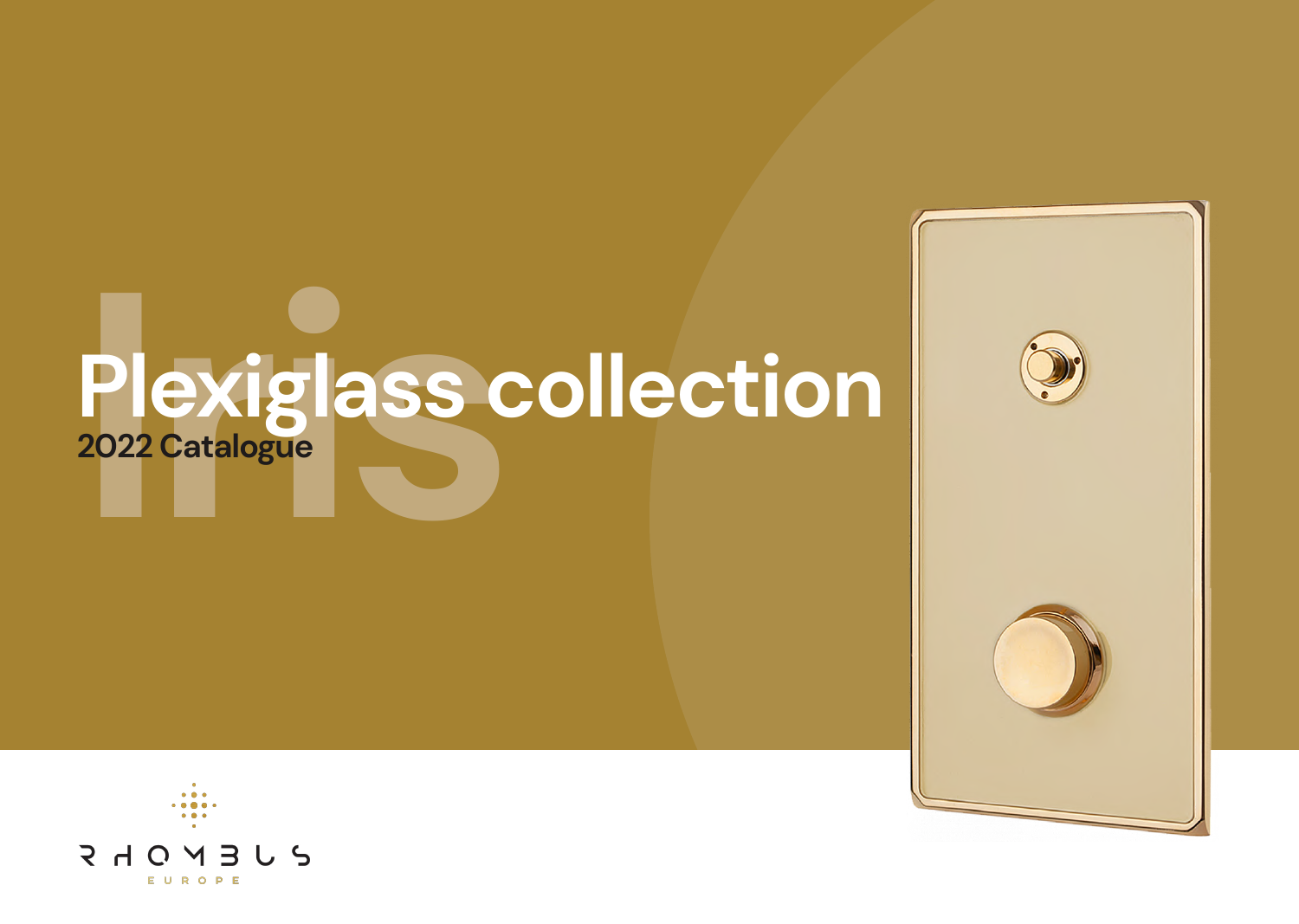|                 | <b>Finishes</b> |      |      |      |      |      |      |      |      |
|-----------------|-----------------|------|------|------|------|------|------|------|------|
| <b>Creative</b> |                 |      |      |      |      |      |      |      |      |
| 1000            | 1001            | 1002 | 1003 | 1004 | 1005 | 1006 | 1007 | 1011 | 1012 |
| 1013            | 1014            | 1015 | 1016 | 1017 | 1018 | 1019 | 1020 | 1021 | 1023 |
| 1024            | 1026            | 1027 | 1028 | 1032 | 1033 | 1034 | 1035 | 1036 | 1037 |
| 2000            | 2001            | 2002 | 2003 | 2004 | 2005 | 2007 | 2008 | 2009 | 2010 |
| 2011            | 2012            | 2013 | 3000 | 3001 | 3002 | 3003 | 3004 | 3005 | 3007 |
| 3009            | 3011            | 3012 | 3013 | 3014 | 3015 | 3016 | 3017 | 3018 | 3020 |
| 3022            | 3024            | 3026 | 3027 | 3031 | 3032 | 3033 | 4001 | 4002 | 4003 |
| 4004            | 4005            | 4006 | 4007 | 4008 | 4009 | 4010 | 4011 | 4012 | 5000 |
| 5001            | 5002            | 5003 | 5004 | 5005 | 5007 | 5008 | 5009 | 5010 | 5011 |
| 5012            | 5013            | 5014 | 5015 | 5017 | 5018 | 5019 | 5020 | 5021 | 5022 |
| 5023            | 5024            | 5025 | 5026 | 6000 | 6001 | 6002 | 6003 | 6004 | 6005 |
| 6006            | 6007            | 6008 | 6009 | 6010 | 6011 | 6012 | 6013 | 6014 | 6015 |
| 6016            | 6017            | 6018 | 6019 | 6020 | 6021 | 6022 | 6024 | 6025 | 6026 |
| 6027            | 6028            | 6029 | 6032 | 6033 | 6034 | 6035 | 6036 | 7000 | 7001 |
| 7002            | 7003            | 7004 | 7005 | 7006 | 7008 | 7009 | 7010 | 7011 | 7012 |
| 7013            | 7015            | 7019 | 7021 | 7022 | 7023 | 7024 | 7026 | 7030 | 7031 |
| 7032            | 7033            | 7034 | 7035 | 7036 | 7037 | 7038 | 7039 | 7040 | 7042 |
| 7043            | 7044            | 7045 | 7046 | 7047 | 7048 | 8000 | 8001 | 8002 | 8003 |
| 8004            | 8007            | 8008 | 8011 | 8012 | 8014 | 8015 | 8016 | 8017 | 8019 |
| 8022            | 8023            | 8024 | 8025 | 8028 | 8029 | 9001 | 9002 | 9003 | 9004 |
| 9005            | 9006            | 9007 | 9010 | 9011 | 9016 | 9017 | 9018 | 9022 | 9023 |

#### **Notes**

We provide the entire range of RAL colors. All of the above finishes can be provided in standard round push buttons, square push buttons or toggle. In order to have curved monoblock kind of keypads, screws are required, alternatively the devices are screwless in the Griffin range.



### **Creative**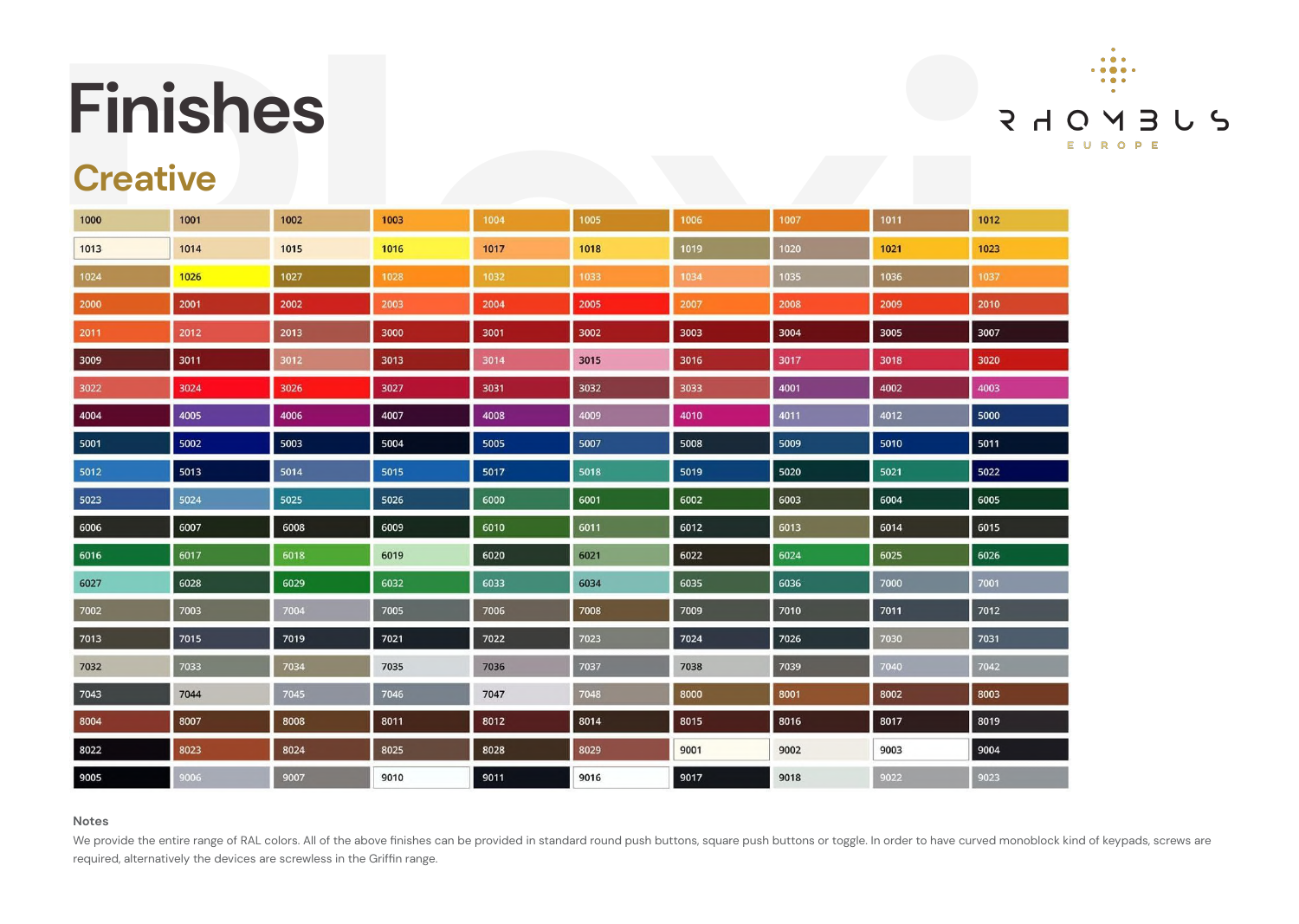

Customise the configurations that deliver a home away from home.

### **Griffin Range**

### **Squared corners**

## **Faceplates**



#### **Notes**

All the above configuration are design to mount with standard UK, EU and Italian backboxes. We also provide customized products, backboxes for specific accessories and projects. Buttons can be provided in round and square option in 15mm / 12mm / 8mm sizes. Toggle buttons have reduced combination because of the mechanical parts. Kindly get in touch with us for customized products and solutions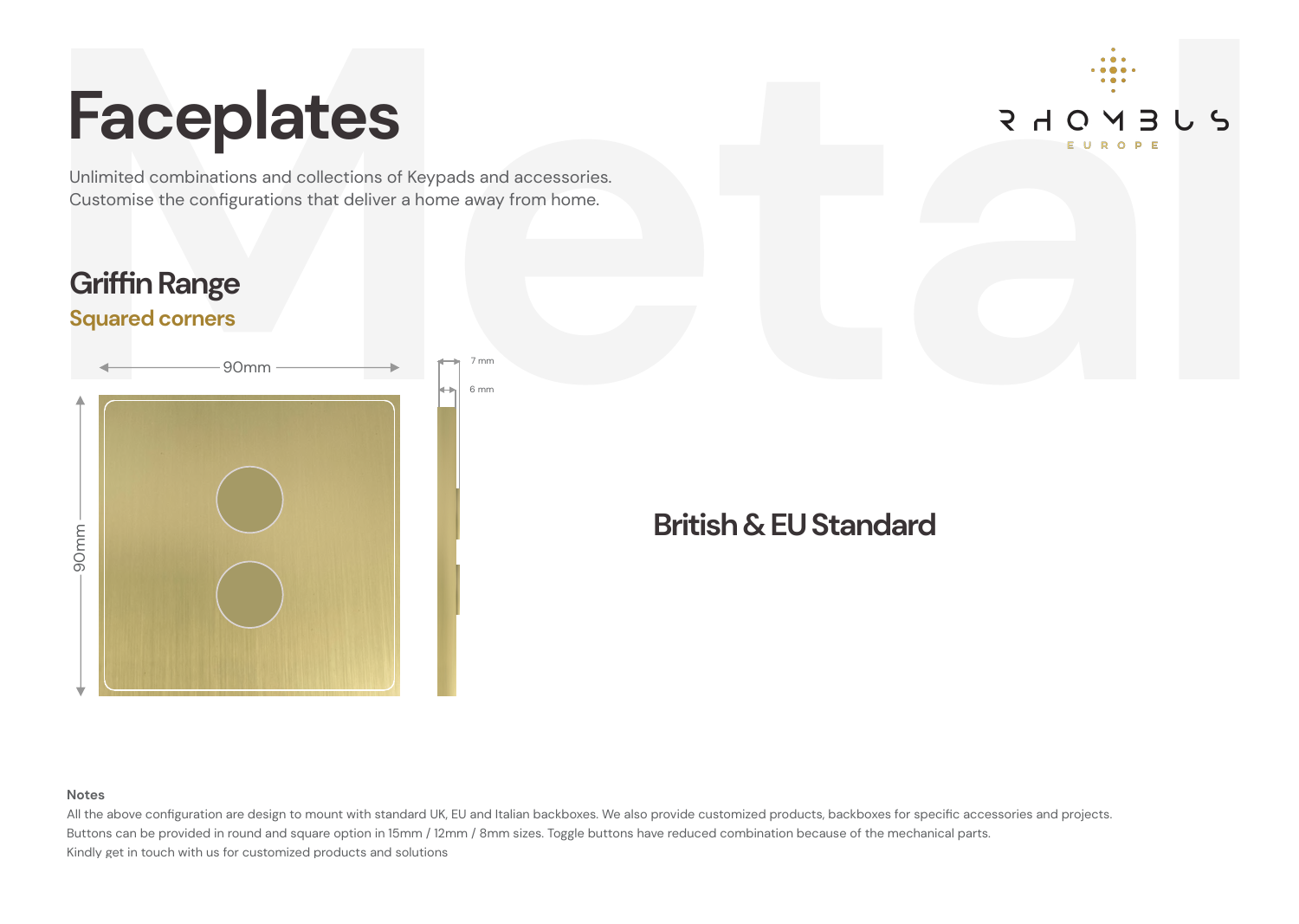Customise the configurations that deliver a home away from home.



## **Faceplates**

### **Italian Standard**

### **Notes**

Our keypads are design to mount with standard BS, EU and Italian backbox electrical standard. We also provide customized products, frames, backboxes for specific accessories and projects.

Buttons can be provided in round and square option in 15mm / 12mm / 8mm sizes. Toggle buttons have reduced combination because of the mechanical parts. Kindly get in touch with us for customized products and solutions

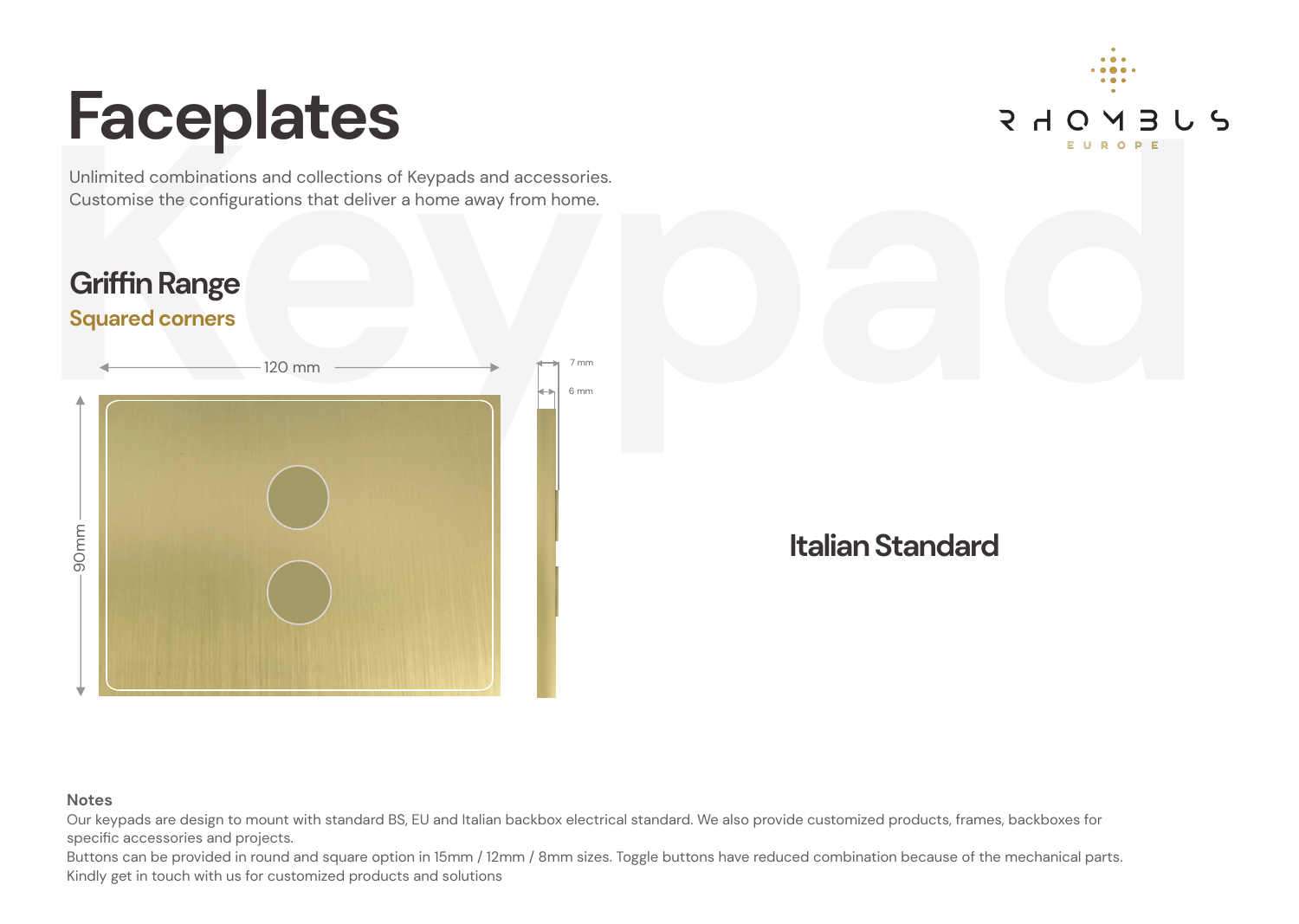## Unlimited combinations and collections of Keypads and accessories.<br>
Customise the configurations that deliver your comforst and design<br> **Griffin Range**<br>
Squared corners<br> **Keypads and accessories. Griffin Range Squared corners** 7 mm 6 mm 120 mm 90mm

Customise the configurations that deliver your comforst and design

## **Faceplates**

### **Notes**

Our keypads are design to mount with standard US backbox electrical standard. We also provide customized products, frames, backboxes for specific accessories. Buttons can be provided in round and square option in 15mm / 12mm / 9mm sizes. Toggle buttons have reduced combination because of the mechanical parts. Kindly get in touch with us for customized products and solutions